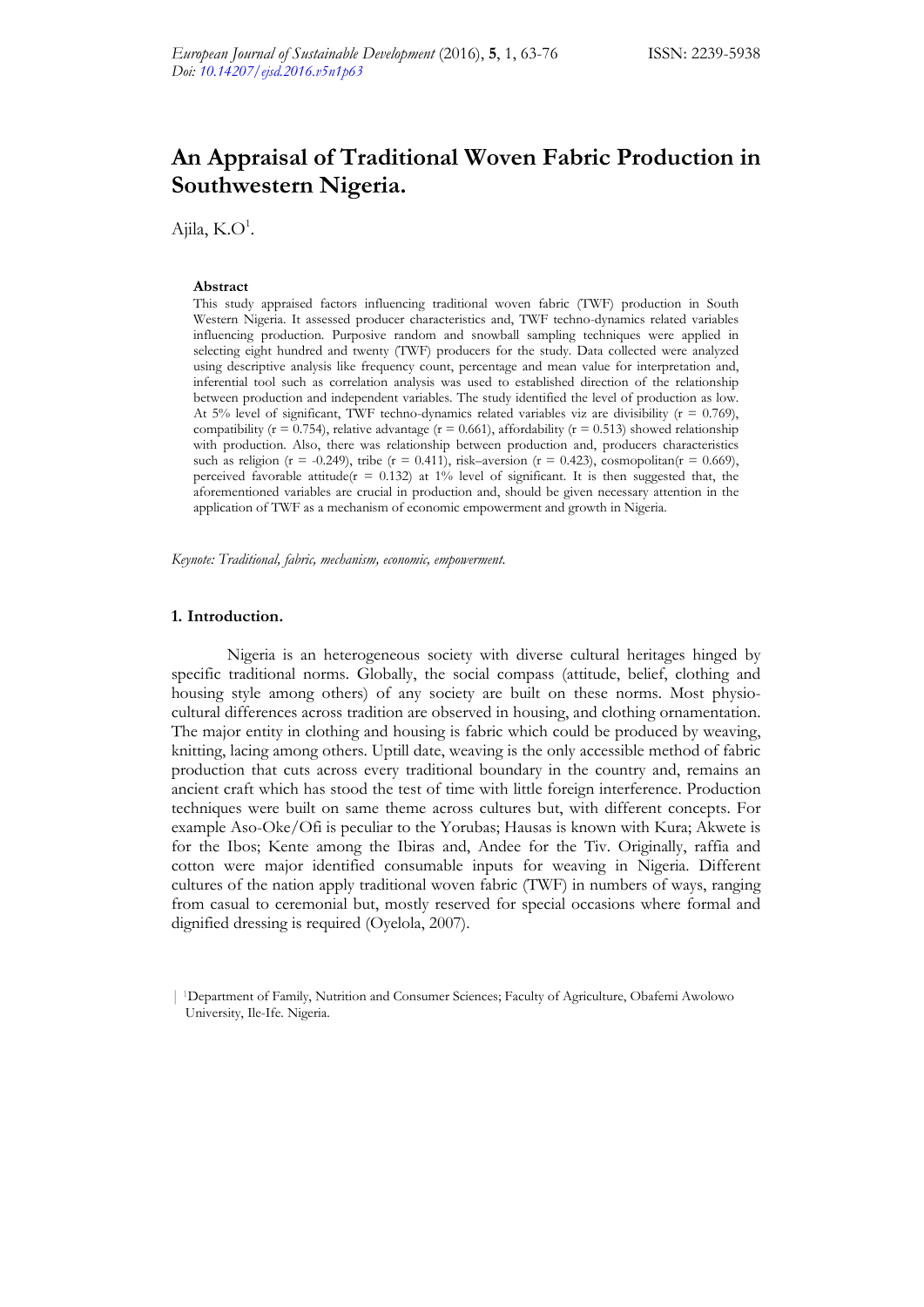Traditional Woven Fabric production is an integral part of Yoruba and Ibira cultures, and inherited household manual in Southwestern Nigeria. It has been in existence for ages as a means of clothing and, use for different purposes. It is popularly use as dress for social, religious and, traditional ceremonies. Makinde*,et al* (2009) identified that, Yoruba men used *Aso-Oke* in the ancient times as dress for farm work, and women use it for girdle/babies strap (*oja)*); wrapper (*iro);* head-tie (*gele*); blouse (*buba)* and, shawl (*ipele/ iborun*). While Amubode, (2001) confirms the importance of aso-oke as wedding gift for the bride's family in Yoruba land, *it* is highly valued as special gift for dignified people. It is used as *aso-ebi* (commemorative cloth/uniform dress during celebration) among the Yoruba people of Southwestern Nigeria. Asakitipi(2007) and Aremu (1982) specified *asoebi* as strong expression for communal, solidarity and love. In the religion sector, apart from the fact that, TWF form major bulk of accessories use in clothing masquerade( *egungun),* it is used by the ogboni fraternity society *as* sacred cloth (*itagbe)*, likewise in decorating certain deities like *ere-ibeji, osanyin, edan* and shrine among others. This fabric is again applied in the construction of *gberi-ode* (hunter's garment with attached charms and amulets). Aso-oke is an accompany accessories in the production of certain charms inform of wristlets such as armlet (ifunpa) or waist band (*ounde)*.

The main equipment for TWF production is loom which is available in two forms viz, vertical and horizontal loom. Ojo (2006) referred to the vertical loom as upright single heddles loom/ broadloom (used by women) and, the horizontal loom as double heddle loom (used by men) with more accessories. These materials were made locally from wood, iron, bamboo, raffia palm and calabash by carpenters, blacksmiths and weavers. The vertical loom which would produce about 38 to 51 cm wide of fabric is less sophisticated technologically than the horizontal loom which could produce about 12.7 cm wide of fabric in a single operation. Rannie (1997) specified that, efforts to modernize loom failed due to lack of proper understanding of the associated sociocultural factors. Recently, loom (ofi) and reed (Asa) experience little modification in that, loom is now movable unlike the fixed olden day's type. According to Olutayo *et al* (2011), the modern reed is made from iron string and wood plank, while in the olden day it was made of raffia and palm.

Originally, fiber characteristics, yarn structures and methods of fabrication (fabric production) are major determining factors of fabric characteristics. Fabric drapes and tensile strength depends of tightness/squashed of the weave. According to Ademuleya(2002), there are three major types of the Yoruba TWF (Aso-oke) which are (i) Sanyan (Beige with white stripe running through the middle of the fabric) this denotes highest clothing premium in Yoruba culture. It is generally referred to as 'baba aso' (father of fabrics) so, it is most expensive. (ii) Etu (Deep blue with white stripe) symbolizes important social clothing by chiefs and elders. (iii) Alaari (Wine colour) fits into every occasion and ceremony of Yoruba culture. Technological growth in textile sector with creation of different synthetics fibers that comes in diverse shade of colors and, textures gave birth to derivatives of TWF. It ornamentation could either be structural or applied design. Makinde, *et al* (2009) identified declined in application of TWF and, the patronage that invariably affects economic status of the producers. This declined was unconnected with serviceability of TWF that was low relative to comfort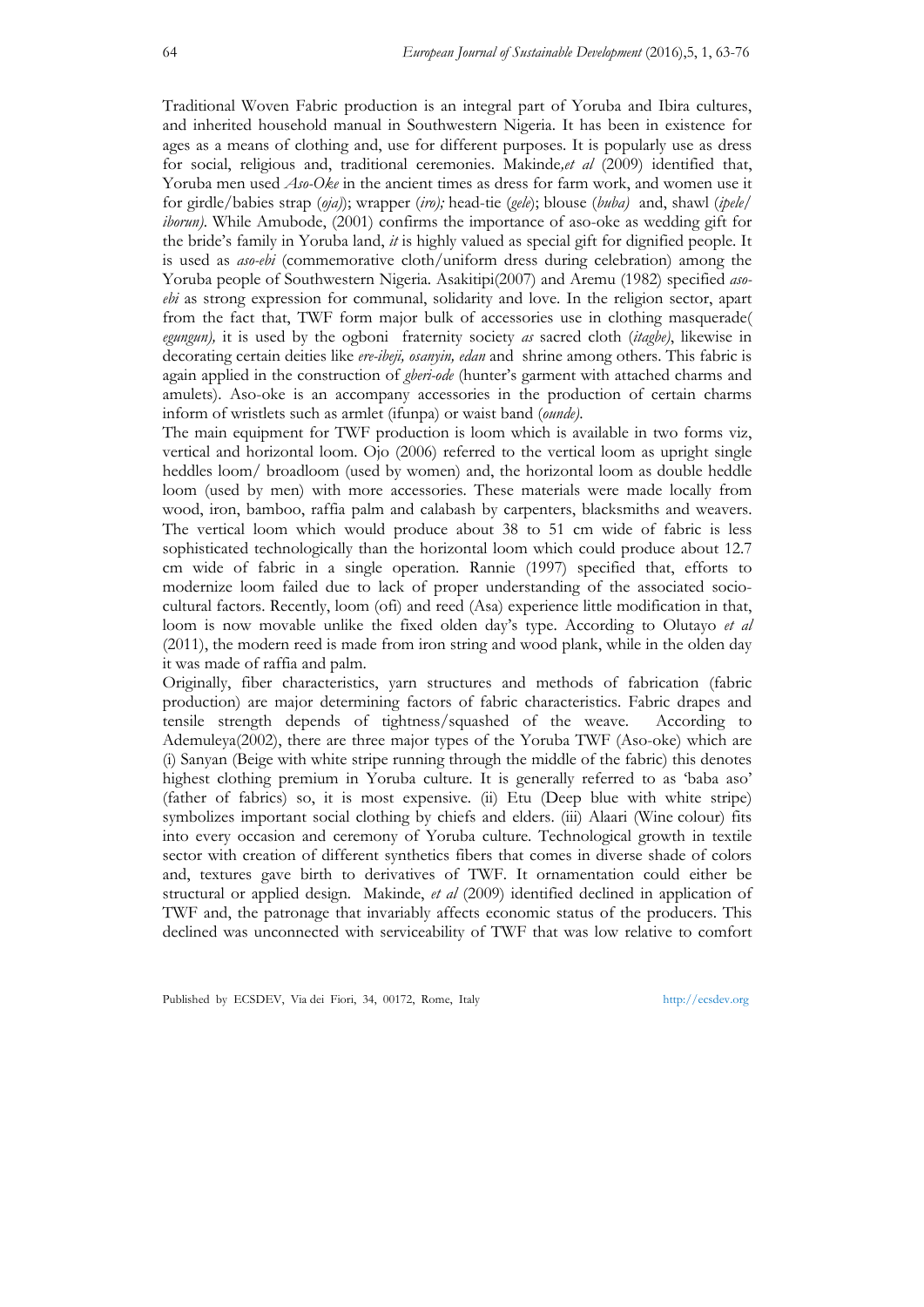and, conveniences' provided with use. However, with this declined, TWF still maintains its high level of prestige and dignity mostly among Yoruba traditions.

Necessities for an improved economic empowerments to contest the economic repression in the 80's, lead to the creation of several developmental programmes by Nigeria Federal governments in which Textile Extension Services (TES) was not an exemption. Part of the project objectives focused on empowering rural households and youths in particular, with job opportunities and, self-reliance in correcting and improving citizenry social order of life. To further strengthened production and adoption of indigenous textile products, government placed embargo on importation of textile goods and up till date government is not relenting in his efforts. Yet, TWF is still lacking in meeting the expected economic index of the nation. Therefore, the study was aimed at assessing factors that influence TWF production in Southwestern Nigeria and, following specific objectives were addressed in the study viz are to;

- i study producers' characteristics influencing production of TWF,
- ii determine level of TWF production, and
- iii examined techno-dynamics of TWF variables influencing production.

#### **2. Methodology**

The study was conducted in Southwestern Nigeria that is made of nine States (Oyo, Ondo, Osun, Ekiti, Ogun, Lagos, Kwara, Edo, and Delta). Purposive sampling technique was applied in selecting four States and, 20% of Local Government Areas in each selected State, based on TWF activities in such an area. The selected States were Oyo, Ekiti, Kogi and, Ondo States. Snowball sampling procedure was employed in selecting 10% of group of villages with extensive TWF production activities in each of the selected Local government Areas. Stratified and simple random sampling techniques were used in selecting 25% registered producers within each group of village, totaling 820 producers for the study. Focus Group Discussions (FGD) was employed in eliciting information from groups of producers within group of villages. For unbiased expression by the respondents, structured interview schedules and questionnaire were further applied in collecting data from individual respondent. In the case of local production vocabularies and details, the study also involved Observer Participatory and Interactive (OPI) system.

Descriptive statistics such as mean, frequency count, standard deviation were used to described and summarized the data. TWF production related variables were subjected to 3 points Likert scales measurement. Again, each production indicator was assigned 2 point and, score for the respondent was calculated as level of production index. The responses were categorized into three level of production, using the respondents' production level mean score and standard deviation viz: High level = mean score + standard deviation. Low level  $=$  mean score  $-$  standard deviation. Average level  $=$  scores less than or equal to high level of production, but higher than low level of production.

#### **3.0. Results And Discussions**

**3.1. TWF Producers' characteristics:** Selected indexes of TWF producers' characteristics were reviewed as follows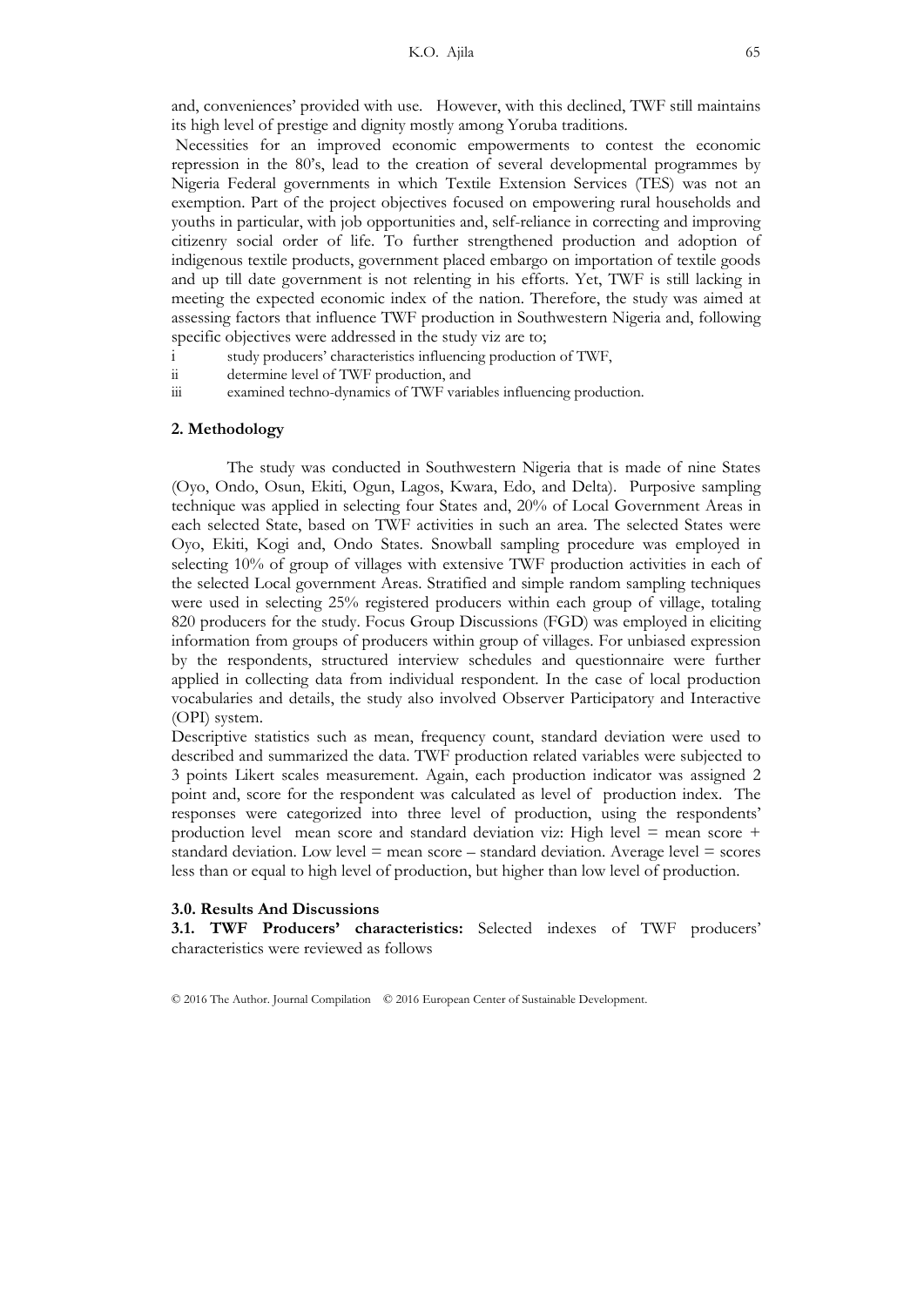## **3.1.1. Socio-cultural values.**

 Detailed analysis of respondents' socio-cultural values revealed 72.0% of the respondents as male and, 28.0% was female of mean age 38 years of standard deviation 6.2. The modal age limit was 30-50 years (77.0%). Only 14.0% were above 50 years. This is an indication that TWF producers in the study were middle age men and women. Seventy seven percent of the respondents were married, single (13.0%), separated (6.0%) and, 4.0% were divorced. While 55.0% assumed position of household head, 27.0% were first born. The average number of dependants of the respondents was 4 with standard deviation of 0.7. The above findings show that, the respondents are independent and, could readily influence their immediate environment in decision making process to augment labour. Eighty six percent were Yoruba, 52.0% were indigene of the study area and 48.0% were not. While 62.0% have more than 20.0 years length of stayed in the area, 30.0% had between 10 - 20 years, and 8.0 % had less than 10 years. Historically, TWF production is peculiar to the study area hence, indigenous status and higher length of stay might inform respondents on socio- cultural outfits and, economics ethical peculiar to production in the study area.

All (100.0%) the respondents were identified as member of one professional body or others. Thirty four percent were members of cooperative society, descendant union (81.0%), Esusu (93.0%) and, social club (75.0%) while, 56.0% were Muslim, 44.0% were Christians. The above finding shows that, the respondents belong to more than one social organization which represent an effective channel of information dissemination, socialization and, advertisement that might enhance economic activities.

## **3.1.2. Education and cosmopolitans.**

Analysis of respondents educational status reviewed 43.0% as having complete primary school education, complete secondary school (15.0%), incomplete secondary school (27.0%), tertiary education (13.0%), and 2.0% have no formal education. Producers' cosmopolitan score was average (89.0%) which means that, they were averagely externally orientated and exposed to other cultural values. About 38.0% traveled out of their social domain fortnightly, monthly (37.0%), weekly (21.0%) and, 4.0% travelled yearly. Majority (53.0%) has traveled to other States in Nigeria, other Local Government Areas within their State (98.0%), other communities within their LGA's (100.0%) and, 1.5% have travelled to other parts of the world. Purpose of travelling were for business  $(38.0\%)$ , acquisition of skills and knowledge  $(30.0\%)$ , and 9.0% for socialization/visitations. The respondents ascertained that, TWF production required traveling for accessible markets and inputs. This factor might have also added value to producers' level of socialization that, have induced and furnished respondents knowledge on TWF fashion trends and designs in the society.

# **3.1.3. Community attitude and infrastructures.**

Detailed analysis on perceived community attitude towards TWF production revealed 67.0% of the youths (age 14-36) in the study area as having negative attitude, 19.0% were positive and, 14.0% were indifferent. Negative attitude of youths might have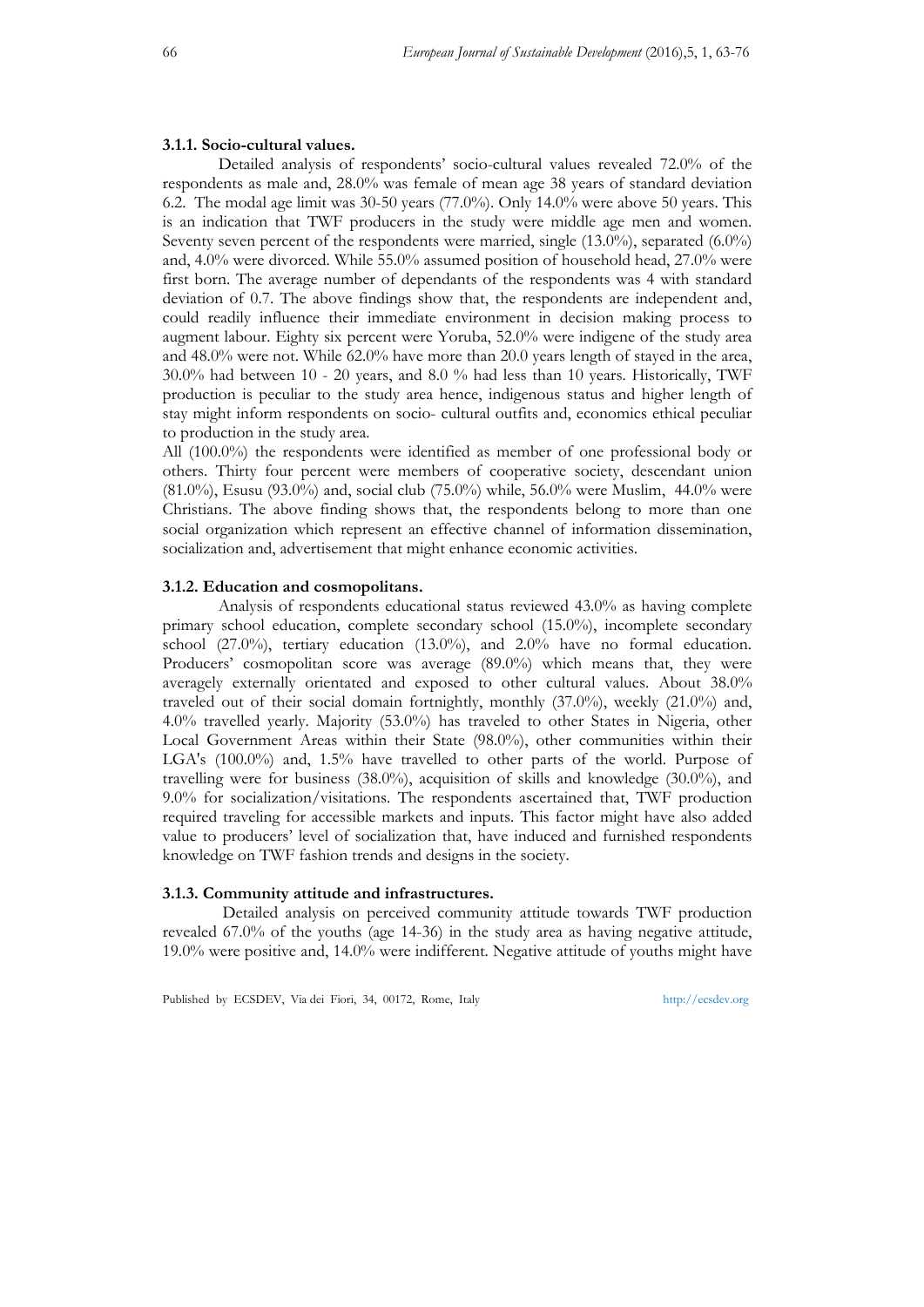be informed by low income benefits to inputs ratio of production. Fifty three percent of the producers perceived that adults in the study community showed favorable attitude (average level), high (16.0%) and 21.0% perceived low level of favorable attitude towards production. Nine percent of TWF producers in the study area were satisfied with the job, fairly satisfied (52.0%), and 38.0% were not satisfied. This rating was based on ability of respondent to contribute/meet family and community social-economic needs with ease. It was observed that, most producers keep the job inorder to maintain ancestry cultural order

According to 87.0% of the respondents, level of interpersonal conflict between producers was rated low and, average (13.0%). Tribal conflict was low (95.0%) and, average (15.0%). It could be deduced that, most community in the study area enjoy serenity which support stability of existing economic structures. Assessments of infrastructures functionality identified 69.0% of the respondents as having access to electricity but not stable, hospital/health center (84.0%), good/accessible roads (28.0%), boreholes water (49.0%), local market (100.0%), standard market for TWF (21.0%), police station (82.0%), post office (65.0%), schools (100.00%), hotel/guest house  $(15.0\%)$ , restaurant $(86.0\%)$ , garage/motor park $(89.0\%)$ , internet  $(7.0\%)$ , mobile phone and means of transportation (100%) respectively. Major identified infrastructural facilities that enhance TWF production includes market, electricity, road and, means of transportation.

#### **3.1.4. Risk-aversion and fatalism.**

 Data analysis of producers level of fatalism on TWF production identified 73.0% of the respondents as highly fatalistic, 19.0% was average and, 8.0% was low. Mean value of fatalism of the respondents was 6.4 with standard deviation 1.01. This finding showed that, respondents were fatalistic and, most likely to be rationalizing when confronted with catastrophe (Kolawole, 2001). This indicator was measure with the degree at which respondents adhered to cultural economic norm, beliefs, customs and others in the study area. All the respondents strongly agreed that, there were cultural norms and beliefs that control processes of TWF production and that, there were severe ancestral punishments for flawing these norms. The mean risk- aversion tendency of the respondents was 4.01 of standard deviation of 0.69. About 42.0% of the respondents were averagely risk-averse, 51.0% were highly risk-averse and, 7.0% were low risk-averse. It could then, be concluded that majority of the producers were risk-averse and, likely not prone to changes through an innovation that might affect production.

#### **3.1.5. Skill acquisition and related institutes.**

Skill acquisition on TWF production was acquired through family (78.0%), with an established producers (16.0%) and, friends (6.0%). About 81.0% spend more than 3 years on the training, 2-3years (14.0%) and those that spent less than two years was 5.0%. The respondents specified that, there were no established accessible formal training or research institutes for fabric production in the study area. Those that were opportune to attend tertiary institution among the respondents indicated that, there were textile study in most of the Colleges in the nations with studio studies on fabric designs but, little or nothing on fabrication(fabric production) due to lack of related equipments.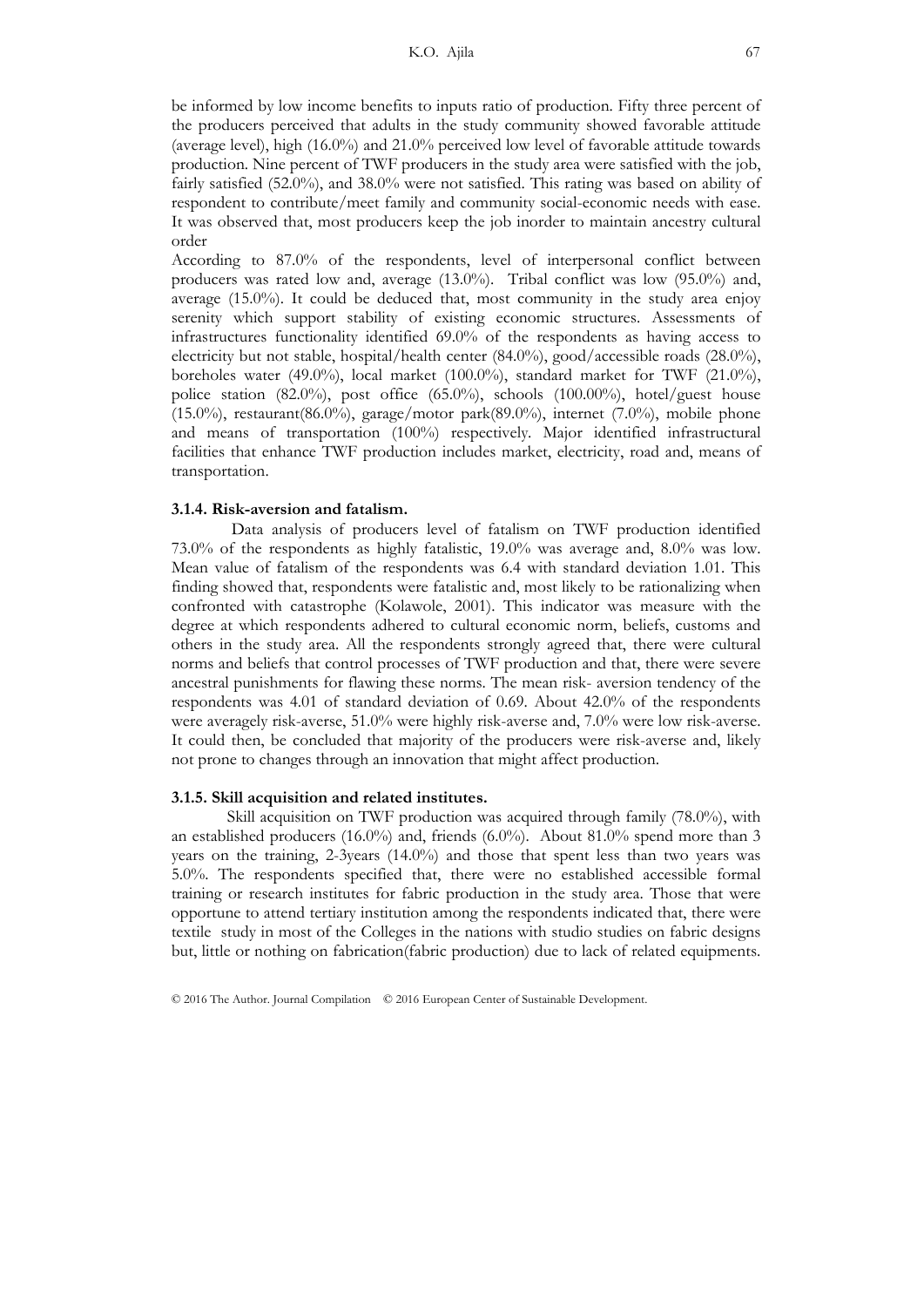So, the main functional and accessible training route for TWF production was local. This could be a contributory factor that makes production to depend on local equipments. One hundred percent of the respondents identified that, there was training needs in every phase of TWF production such as (peddling, rolling of thread, weaving, design, color separation, and, yarn twisting).

It was identified that, skill update on production was a continuous process (training on the job) due to flexibility of design which depend on current fashion trends and innovations. Eighty eight percent of the producers do access skill updates through colleagues, friends (23.0%), and, personal idea (28.0%). All (100.0%) the respondents practiced weaving, knitting was practiced by 9.0% and none practiced other methods of fabric production. Eighty five percent possessed high level of knowledge in TWF production and 15.0% was on average level. Skill practiced by 55.0% was rated low, 43.0% was average and, 2.0% skills practiced were high. Reason for low level of skills practiced was unconnected with *cost to profit ratio* of production which was high. Since, quality of TWF is judge by its *drape (moderately stiff)* and *hand* which depend on quality of yarn and tautness of the weave hence, the higher the quality, the higher the yarn consumed(yarn count) and the higher the cost of production. Inorder to increase profit the respondents employ yarns of lower quality and also, reduces tightness' of the weave.

## **3.2. Levels of traditional woven fabric production:**

The following variables of TWF were assessed to determined level of its production in Southwestern Nigeria.

#### **3.2.1. Economic activities and labour.**

Thorough analysis revealed that TWF producers in the study area were involved in more than one economics activities to meet family needs. While 48.0% of these producers majored in weaving, 15.0% were farmers, trading (33.0%), Civil servant among others (4 .0%), more than average (52.0%) minored in weaving. Labor availability is a vital causative factor of production. Twenty nine percent identified that, labors were averagely available and, 81.0% indicated it was low. Fourteen percent of the respondents hired between 1-2 weavers, 3-4 weavers (5.0%) and 81.0% did not employ services of paid labors. Again, 36.0% have between 1-2 apprentices, 3-4 apprentices (7.0%), those that have more than 4 apprentices were 3.0% and, 54.0% had no apprentice. Participatory observation shows that, the producers engaged services of family members in production activities.

# **3.2.2.** Job **experience and, production rate.**

Assessments of respondents experience on the job showed that, 16.0% have less than 10 years of experience in TWF production, 11-20 years (23.0%) and 52.0% had above 20 years. All (100.0%) the respondents identified weaving as a common domestic cultural art in the study area. So, most producers were born into art of TWF production. Further analysis on production (outputs) rate identified 84.0% of the respondents to have specified that, production duration depends on type of design. Ninety two percent of the respondents could produced less than a complete set per day and, only 8.0% could averagely produce a set or two within one day. They identified that, climatic season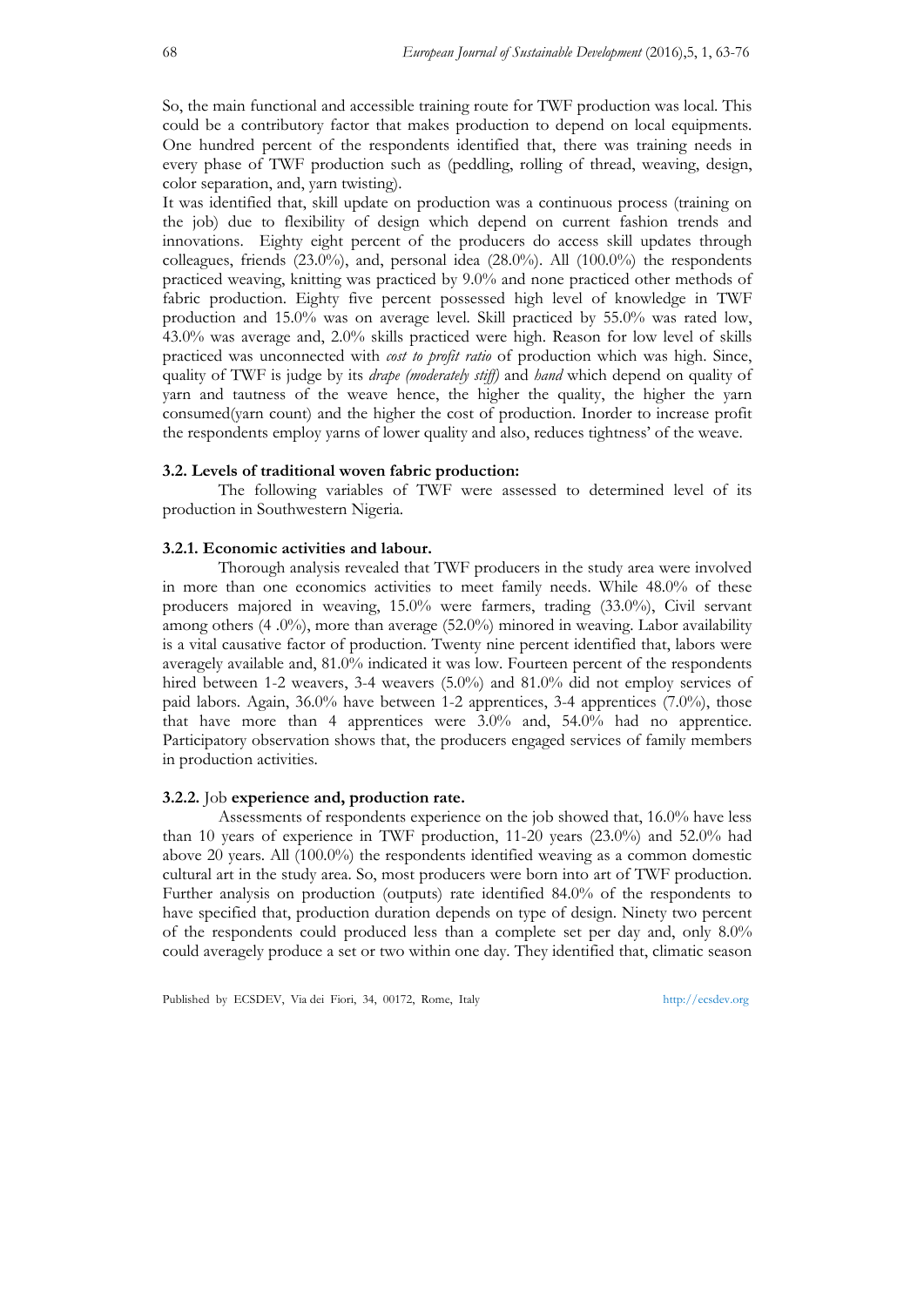have influences on process of production and markets for TWF. While 89.0% produced exclusively on customers or middlemen order and requests, 37.0% produced with and without requests of any kind (open market). Practically, all (100.0%) the producer depends on customers for color application and designs update, catalogues/magazines (25.0%) and, 22.0% was on self initiative. While 21.0% contracted designing (decoration) of the fabric out to designers, 79.0 % were personally involved. From the above finding it could be said that the, TWF production rate was low. i9<br>:d<br>rs ng<br>.ot

### 3.2.3. Patronage and income.

Assessing patronage of TWF in the study area, revealed majority (75.0%), as no having enough patronage and 24.0% has fairly enough. The respondents specified that level of patronage of TWF varies with change in climatic season. Level of patronage during rainy season was determined as low. The reason being that, most festive and ceremonies comes during dry seasons. Another reason was that, process of production of TWF requires space that is not less than 4ft by 10ft. This requirement was only accessible outside the house hence, most (59.0%) productions were done under an "open shade" (tent/tree), under an "open air space" (17.0%), and 13.0% worked under an "enclosed shade". Either production took place in an open air or under shade, the producers indicated that rain have negative influence on the process. Apart from the fac that, the fabric has seasonal market, low level of patronage was also traced to it narrow ethnicity and, lower adoption among the elites. This finding corroborates Makinde, et al (2009) that, the elite were rejecting use of TWF. ednd<br>only<br>en<br>an<br>ect

According to Fig 1, 90.0% of the respondents earned between N5, 000-N40, 000 per month, above N40, 000 (3.5%) and 6.5% earned less than N5000.00 per month from TWF production with modal limit of N5, 000 - N10, 000.



Figure 1: Barchart showing Respondents income per month. *Source: Field of f survey, 2014.*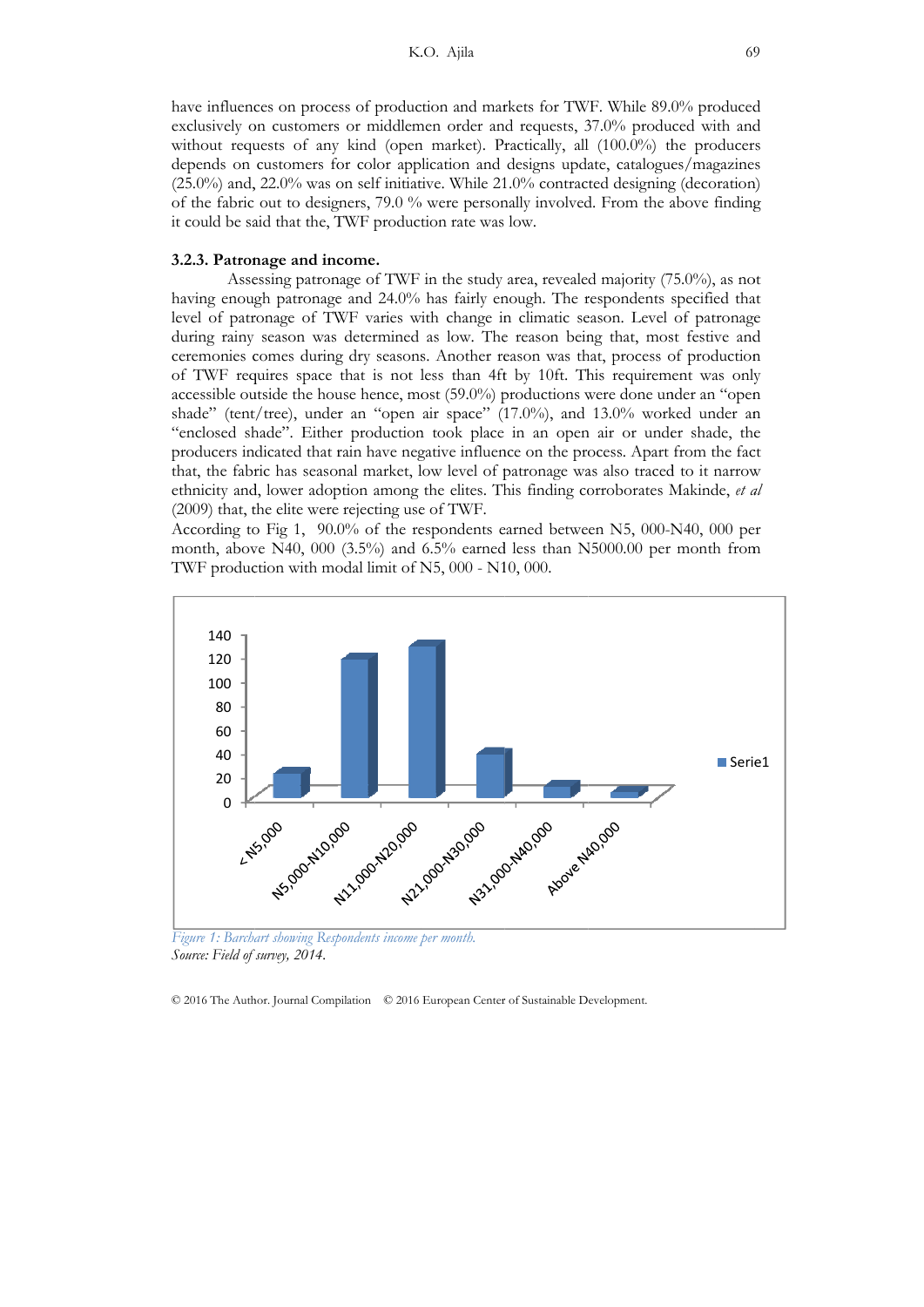*Scale:Y-axis = 1:2.5.* 

The mean income was N13, 854.84 with standard deviation N6.9. This signified that most producers lived on monthly income less than Nigerian minimum wages of N18, 000/month (N600/day). This is another vital factor that could influence production.

# **3.2.4. Marketing mechanism.**

Assessing marketing mechanism TWF in the study area revealed 94.0% of the respondents as strongly agreed that, there was an established standard market for TWF, 2.0% agreed, and about 83.0% claimed that such standard market were fairly not accessible due to location and transportation. Again, in textile and fashion enterprise, *market survey* enhances right product development for target consumers. It was observed that, the respondents were not directly involved in *market research* instead, they depend on "product coordinators" and other buyers for design updates. Only 9.0% are involved in products *branding* and, 91.0% did not and, the major branding tool used by these producers is labeling. Again, thorough examination of *marketing kits* which is a vital tool in promoting and advertising products revealed that, 5.0% adopt use of business cards, signpost  $(14.0\%)$ , unclear inscriptions on house wall or roof board  $(45.0\%)$  and,  $34.0\%$ did not apply use of any "marketing kits". Textile public relation tactics that effectively communicate information about products through media was seldom applied by 7.0% of the respondents and, 93.0% did not.

Practically, all (100.0%) the producers often sell directly to "product coordinators" (middle men) who will later sell to retailers. They further specified that, they seldom sell directly to consumers. The medium of *networking* practiced by the respondents was *professional alliance*. This marketing system might avail product coordinator than producers. From the above findings, it was identified that TWF production level was low as indicted in Table 1.

#### **Table1: Distribution of respondents according to level of TWF production in Nigeria. N= 820**

|                            | שצש יי    |            |  |
|----------------------------|-----------|------------|--|
| <b>Level of Production</b> | Frequency | Percentage |  |
| $0 - 24.6$ (Low level)     | 648       | 79.0       |  |
| 24.6 - 40.8(Average)       | 172       | 21.0       |  |
| Above 40.8(high level)     |           | 0.0        |  |
| Total                      | 820       | 100.0      |  |

*Mean = 32.7.* 

*Standard Deviation = 8.1.* 

*Source: Field of survey 2014.* 

#### **3.3. Techno-dynamics of traditional woven fabric production:**

Traditional Woven Fabrics production related variables (techno dynamics) were assessed through the following variables:

#### **3.3.1. Supply line.**

Analysis revealed 100.0% of the respondents to have identified credit facilities, space, and accessible road/means of transportation as major supportive infrastructures for TWF production respectively, standard market (58.0%) and electricity (68.0%). A major identified consumable input of production was yarn and, loom as fixed inputs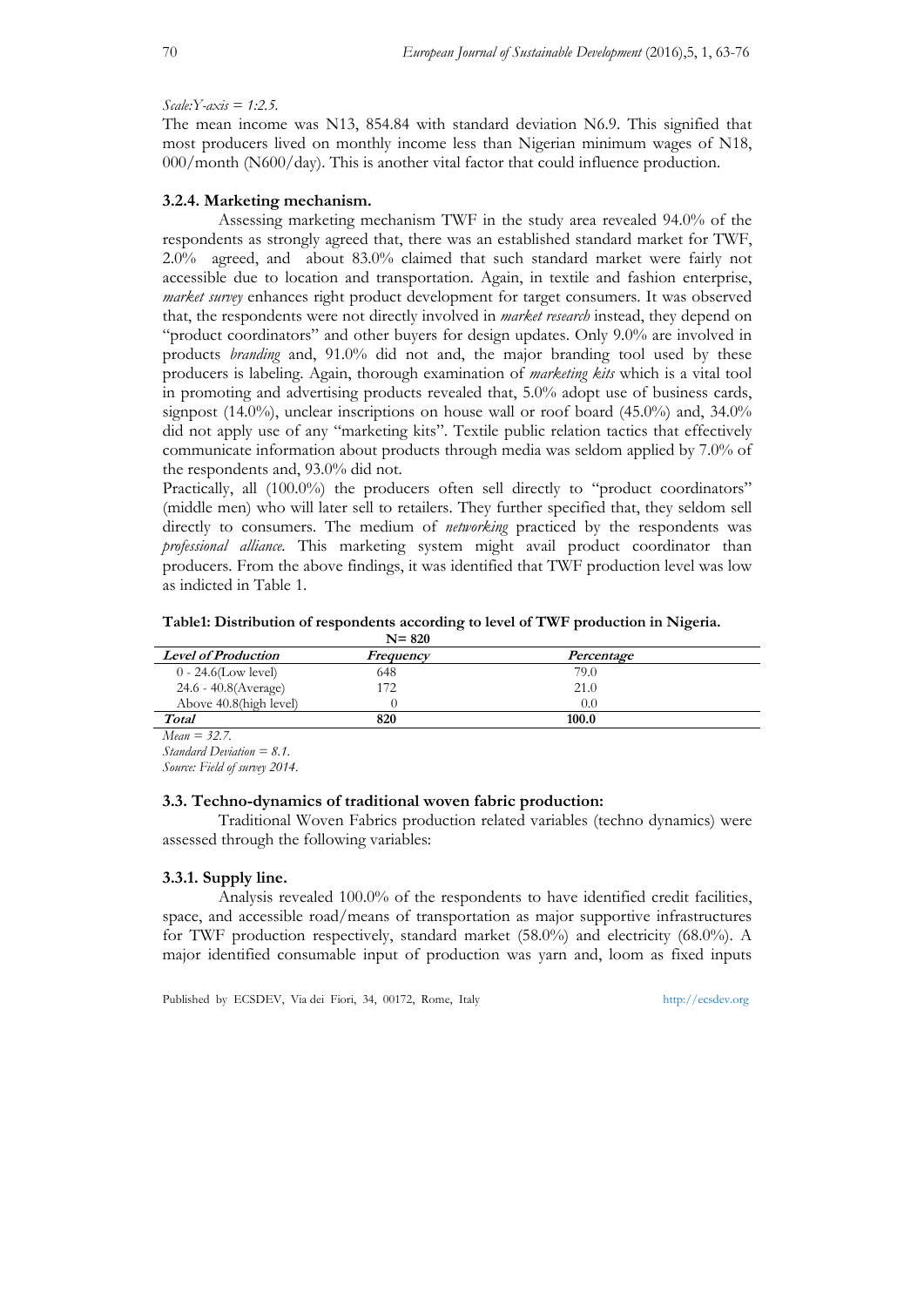(100.0%). Ninety one percent of the producers worked with vertical loom while 9.0% on horizontal loom. It was observed that 89.0% worked on movable loom (modern loom) and, 11.0% on loom made with bamboo, raffia and calabash. Most accessories of the modern loom were locally made with indigenous materials. For example, the reeds were made of string of iron and planks and, those who worked with horizontal loom were not Yoruba indigenes. Most (93.0%) were aware of the industrial loom and, 7.0% were not. Twenty three percent of those that were aware, have low level of information on operation technicality. They further specified that, the industrial loom was not built on local environment production structure and, was highly not affordable and as such not appropriate. Some identified loom accessories in support of Mankinde *et al* (2009) are treadles (itese), beater (apasa), shuttle (ola oko), winding shaft (gogowu/ikawu), shedding stick (oju poporo), pulley (ikeke), yarn pegs (Odaada); pattern divider (Ooya); thread sorting equipment (akata); weighted sledge (okuku), heddle **(**omu aso); and, Sanrin (long iron for wrapping process).

 Detailed analysis on supply line of TWF revealed that majority (94.0%) of the respondents gets major inputs (yarn) from the local markets within and outside the community. It was observed that, loom materials were gotten within the locality including technicians and spare parts. About 85.0% have access to formal credit facilities and 67.0% applied but, only 14.0% were given. Among those who were not given and who do not apply said they cannot afford the required conditions (high interest rate, short time re-pay, sureties and personal account status among others) but, 25.0% specified that it was against their religion. Main accessible sources of credit by respondents were cooperative society (41.0%), esusu/ajo (100.0%), descendant group  $(81.0\%)$ , money lender  $(2.0\%)$ , family and friends  $(11.0\%)$ . Analysis specified 68.0% of the respondents as inherited the production space from parents, purchase/bought  $(14.0\%)$ , borrowed  $(5.0\%)$  and  $13.0\%$  leased the space. The above findings shown that, major supply line of TWF production was local.

#### **3.3.2. Affordability and availability.**

Assessments of inputs availability shows that, about 91.0% of the respondents rated production inputs as averagely affordable, while 9.0% rated it low. This rating was in connection with high cost of production inputs in term of human and non human resources involved (yarns, time, energy, electricity, transportation, and others). Assessments of inputs availability was rated high by 76.0%, average (19.0%) and low by 5.0%. This analysis was in relation to the accessibility of inputs where and when needed. The loom which is the main fixed inputs was built on existing indigenous knowledge with little modification as specified by all the producers. The area that, have experienced major technological growth in the process of TWF production, is the consumables (yarns and colours). Practically all (100.0%) the respondents used yarns from manmade fibers origin such as metallic, polyester and acetates among other. When they were asked to specified reasons for not using indigenous spun yarns from natural fiber origin, they all indicated that, the new reeds work better and faster with manufactured yarns. Again, indigenous spun yarns are seldom available moreover, people are not requesting for fabric produced with such yarn because, it's too heavy and, more difficulty to maintained with use.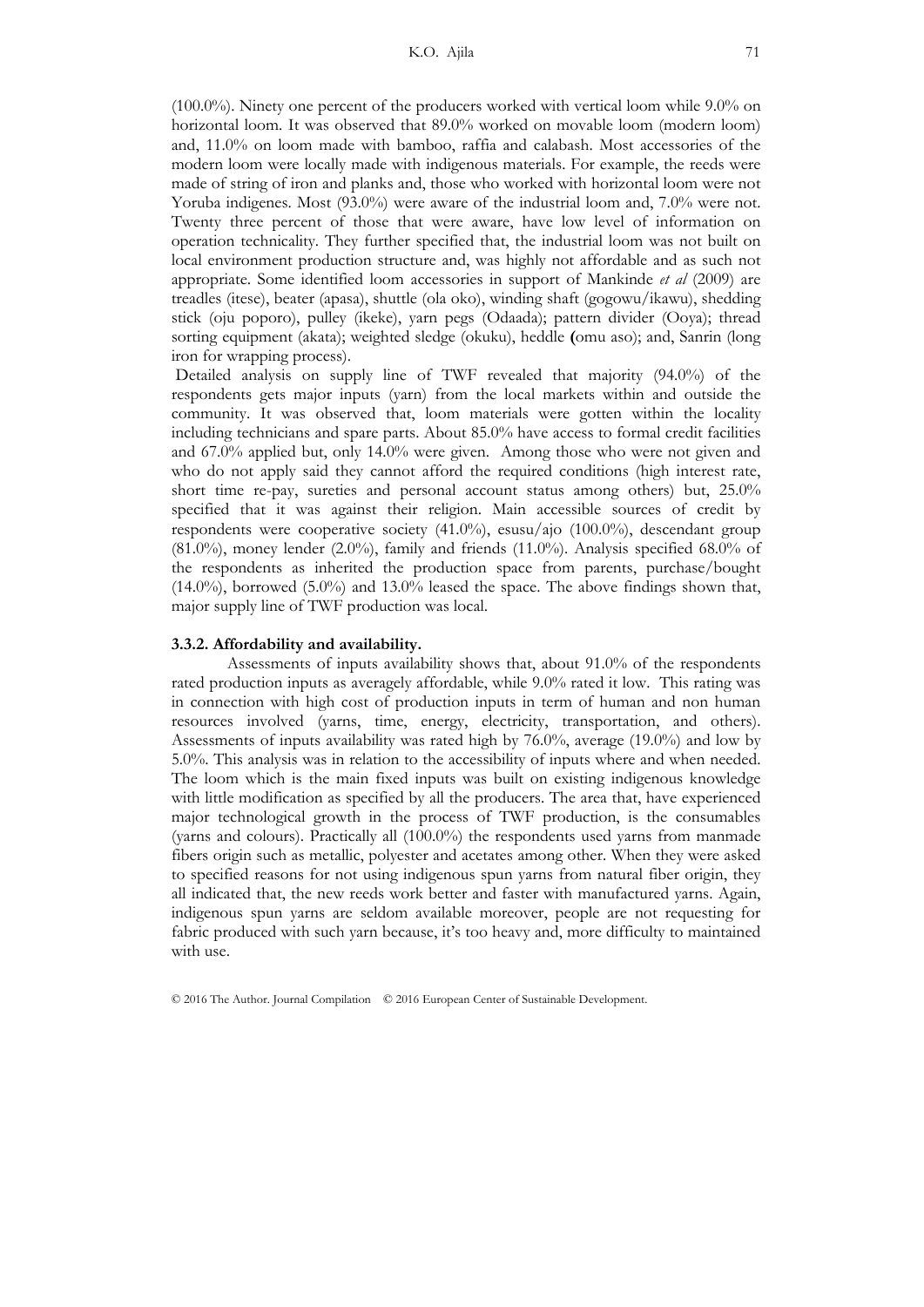#### **3.3.3. Divisibility and cost to profit ratio.**

In-depth analysis of establishing production of TWF in small scale identified 97.0% of the respondents as strongly agreed that, TWF enterprise can be established on a small scale, and 3.0% agreed. While 48.0% of the respondent starts production with capital limit between N11,000-N20,000, less than N10,000 (30.0%), N21,000 - N30,000  $(4.0\%)$ , and above N40,000 (6.0%). This indicates that about 78.0% of the producers established TWF production with capital limit that was not greater than N20, 000 relatively to present currency value in Nigeria. It was observed that individual producers were assigned to a loom and works at his/her own pace with convenience. It was possible to have a break in between weaving processes and, later continue where stopped without any influence. Ninety two percent strongly agreed that, every stage of production process could be handled by an individual but, 8.0% disagreed. The cost to profit ratio of this fabric was rated high (91.0%) and, this rating was based on cost of production to selling price. The average cost of producing a complete set of TWF was N3, 006. 00 of standard deviation N86.02 and, average selling price was N3, 450.00 of standard deviation N102.31. This is another factor that could affect production.

# **3.3.4. Compatibility and complexity.**

Traditional Woven Fabric production was highly compatible with the study environment as rated by 88.0% of the respondents and, 12.0% rated it average. Compatibility was rated in relation to religion, personal and society beliefs, socio cultural dignity and modesty, community physical and economic structures and activities. Most  $(43.0\%)$  respondents rated production complexity as average, high  $(47.0\%)$  and  $11.0\%$ rated it low. This was in relation to stress, induced health hazard, reliability, vigor and time involves in processing TWF. Seventy six percent of the respondents agreed that, production process demands time, 100.0% strongly agreed that production involved an average level of vigor and stress, and 83.0% strongly agreed that every stage and mechanic of processing TWF required simple arithmetic skill that influences fabric structure. It was also observed that, weaving processing required more mental alertness and concentration than, physical vigor. Again, the respondents indicated that, accessible manmade yarns have low tenacity and often break with use. This phenomenon slows down production rate.

# **3.3.5. Relative Advantage and prestige boosting.**

Examined benefits of the modern inputs and process of production to the old systems revealed all(100.0%) the respondents as signified that, the Relative Advantage(RA) of modern loom is high, because it is very easy to handle, movable and light in weight, less production space is required than the older loom. They all identified that, manufacture yarn does not work well with slits in the old loom, because it breaks and that, the modern loom came with an increase speed in production. All the respondents strongly agreed that no aspect of TWF production lower human moral and dignity in the society and, were able to contribute fairly to the development of their community financially. Again, 12.0% could fairly afford good health services for their family, good and desire food (18.0%), good and desire school (5.0%), desire and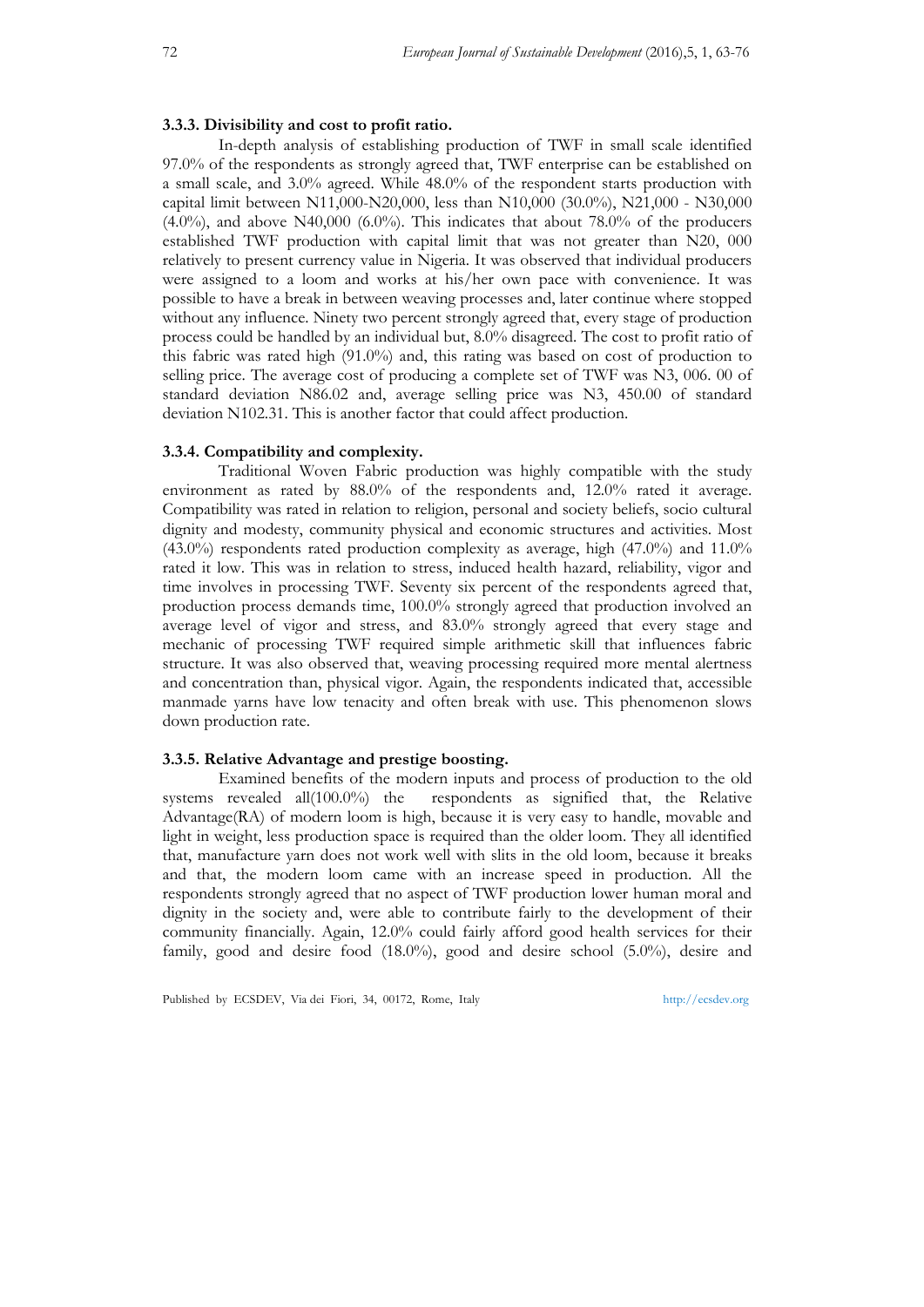comfortable accommodation (7.0%), good clothing (19.0%) and, desire environment (4.0%). From the above analysis the fact that, the production does not demean producers' moral, yet it's not efficiently enhancing producers' self-actualization and fulfillment for existence. The inefficiency could be linked with low income level.

# **3.4. Testing of hypotheses:**

**Table 2:** Correlation analysis showing linear relationship between traditional woven fabric and production.

| Variables                    | Correlation co-efficient (r) | Co-efficient of Determinant (r <sup>2</sup> ) |
|------------------------------|------------------------------|-----------------------------------------------|
| Sex                          | $0.198**$                    | 0.038                                         |
| Marital status               | 0.015                        | 0.000                                         |
| Cost profit ratio            | $-0.299*$                    | 0.089                                         |
| Occupation                   | $0.252**$                    | 0.023                                         |
| <b>Education</b> level       | $0.342*$                     | 0.117                                         |
| Religion                     | $-0.249*$                    | 0.062                                         |
| Position in family           | $0.185*$                     | 0.034                                         |
| Income                       | $0.409**$                    | 0.167                                         |
| Tribe                        | $0.411*$                     | 0.169                                         |
| Length of stayed in the area | $0.355*$                     | 0.116                                         |
| Training had                 | $0.319*$                     | 0.102                                         |
| Relative advantage           | $0.661**$                    | 0.437                                         |
| No of dependant              | $0.267*$                     | 0.071                                         |
| Job satisfaction             | 0.117                        | 0.000                                         |
| Job updating                 | $0.248**$                    | 0.062                                         |
| Cosmopolitans                | $0.669*$                     | 0.318                                         |
| Social participation         | $0.589*$                     | 0.236                                         |
| Inputs availability          | $0.661**$                    | 0.437                                         |
| Risk-aversion                | $0.423*$                     | 0.179                                         |
| Fatalism                     | $0.816**$                    | 0.666                                         |
| Position in the organization | 0.017                        | 0.000                                         |
| Access to credit             | $0.582**$                    | 0.339                                         |
| Access to road               | $0.174*$                     | 0.030                                         |
| Job experience               | $0.537**$                    | 0.288                                         |
| complexity                   | $-0.471*$                    | 0.222                                         |
| compatibility                | $0.754**$                    | 0.569                                         |
| Perceived attitude           | $0.132*$                     | 0.174                                         |
| patronage                    | $0.387*$                     | 0.150                                         |
| affordability                | $0.513**$                    | 0.263                                         |
| divisibility                 | $0.769**$                    | 0.591                                         |

*Field survey, 2014* 

*\*\* Significant at P ≤0.05.* 

*Critical value of r = 0.192 at 5% level of significance.* 

*\*Significant at P≤ 0.01.* 

*Critical value of r = 0.121 at 1% level of significance.* 

Data on Table 2 shows that, at 5 % ( $P \le 0.05$ ) of critical value  $r = 0.192$  there was significant relationship between producers' characteristics {occupation  $(r = 0.252)$ , income ( $r=0.409$ ), fatalism ( $r = 0.816$ ), access to credit facilities ( $r = 0.582$ ), job experience ( $r = 0.537$ ); techno-dynamics of TWF{divisibility ( $r = 0.769$ ), compatibility  $(r = 0.754)$ , affordability( $r = 0.513$ ), relative advantage ( $r = 0.661$ ), availability ( $r =$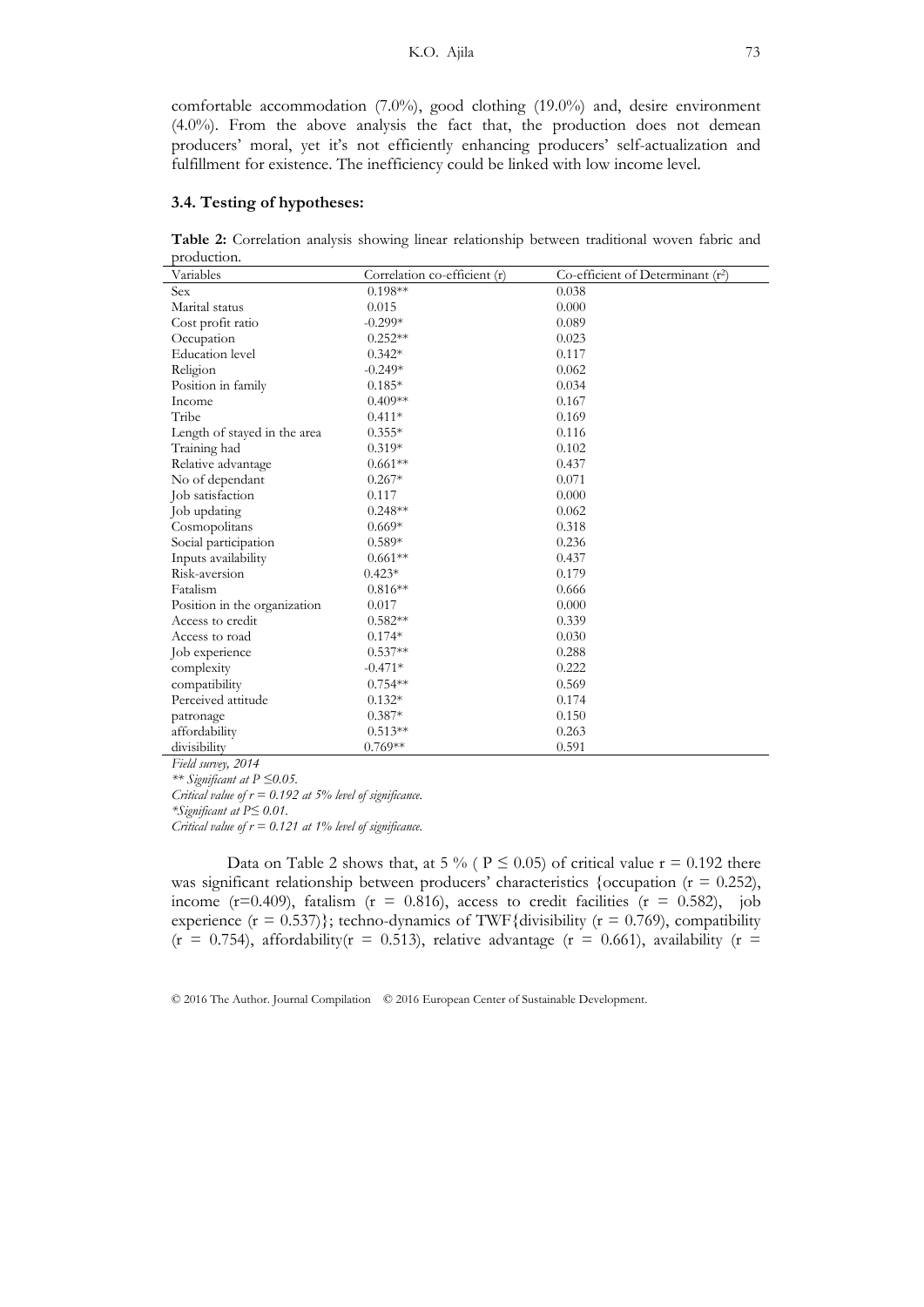0.661)} and production. Also at 1 % ( $P \le 0.01$ ) of critical value  $r = 0.121$  producers' characteristics {patronage ( $r = 0.387$ ), cosmopolitans ( $r = 0.669$ ), social participation ( $r =$ 0.586), religion ( $r = -0.249$ ); tribe ( $r = 0.411$ ), length of stay in the area ( $r = 0.355$ ), riskaversion  $(r = 0.423)$  showed significant relationship with production.

Co-efficient of determination further ascertained the percentage variation in the dependent variable in the study. The following variable has strong relationship with TWF production; respondent level of fatalism (66.6%), input availability (43.7%), compatibility (56.0%), divisibility (56.1%), relative advantages (43.7%), cosmopolitans  $(31.8\%)$ , access to credit  $(33.9\%)$ , social participation of the respondents  $(23.7\%)$ , and affordability (26.3%).

# **4. Conclusion and Recommendations.**

The mean age of TWF producers in the study area was 38.0 years. The modal age limit was 30 - 50 years (77.0%) with more male than female. This is an indication that most producers were in their middle age and, most active age when quest for social recognition, accumulation of material wealth and, urge for achievement are very high. Production cost for TWF was high relative to selling price and, level of patronage was low. The mean income per month was N13, 854.84 which were much less than Nigerian minimum wages of N18, 000/month (N600/day). The loom and its accessories were made of unimproved local materials and, there was no formal training institute for TWF production. It was ascertained that, techno-dynamics of TWF{divisibility, affordability, compatibility, availability, cost to profit ratio among others}; producers characteristics{level of education, religion, fatalism, risk-averse, position in the family, income, tribe, length of stay in the area, number of dependent, cosmopolitans, community attitude} showed significant relationship with productions.

 It is therefore, suggested that formal training institutions such as universities, colleges among others be encourage and, support for quality research work on inputs and, appropriate technologies development for TWF production. According to this study, the most urgent intervention needs for TWF production in Nigeria is appropriate loom. This could be an intermediate between industrial and indigenous loom. However, such an appropriate loom must within the environmental content be economically possible, culturally compatible, and ecologically sound. This intervention should also include organizing workshops, seminars, conference on constant basis. Production industries such as textile and home designers, fashion designers and illustrators need to be encouraged to adopt TWF as raw material in their production and, government should encourage exportation of this fabric. Individuals in the society should be made to be aware of applications and cultural values of this outfit through fashion promoters and stylists; graphic designers; fashion journalists and, photographers. Apart from the fact that this will improve market that could enhance production, it will also help in preserving part of the country cultural heritage that is speeding to extinction.